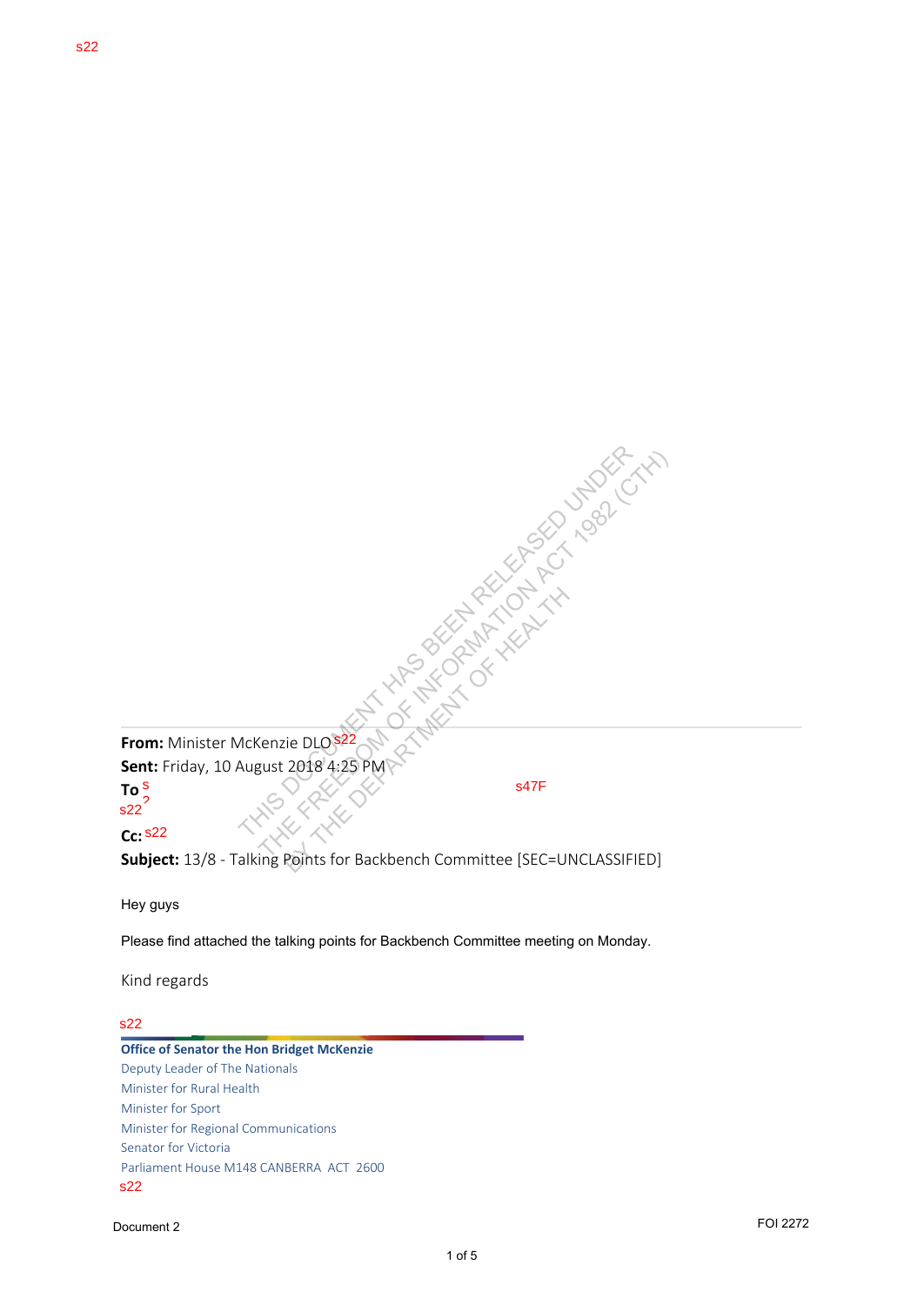

 $\overline{\phantom{a}}$ 

**Information Brief** s22

**Date sent to MO:10.8.2018** 

## **To: Minister McKenzie**

## **Subject: TALKING POINTS FOR BACKBENCH COMMITTEE**

| <b>Minister</b>                                                          |                                                                            |                                                                                             | Date:<br>$\sqrt{ }$       |                 |
|--------------------------------------------------------------------------|----------------------------------------------------------------------------|---------------------------------------------------------------------------------------------|---------------------------|-----------------|
| <b>Comments:</b>                                                         |                                                                            | Sixthat Avenue Reservance                                                                   |                           |                 |
| Contact Officer:                                                         | s22                                                                        | A/g Director,<br><b>Strategic Policy</b><br>Branch, Portfolio<br><b>Strategies Division</b> | s22                       |                 |
| Clearance Officer:                                                       | Tania Rishniw                                                              | <b>First Assistant</b><br>Secretary, Portfolio<br><b>Strategies Division</b>                | Ph: (02) 6289 3944<br>s22 |                 |
| <b>Key Issues:</b><br>s22<br>2. Sport 2030<br>$\bullet$<br>$\circ$<br>22 | Launch of the national Sport 2030 plan<br>Key initiatives under Sport 2030 | Community Sport Infrastructure Grant program                                                |                           |                 |
| Document 2                                                               |                                                                            |                                                                                             |                           | <b>FOI 2272</b> |

- **2.** Sport 2030
	- Launch of the national Sport 2030 plan
	- Key initiatives under Sport 2030
		- o Community Sport Infrastructure Grant program

s22